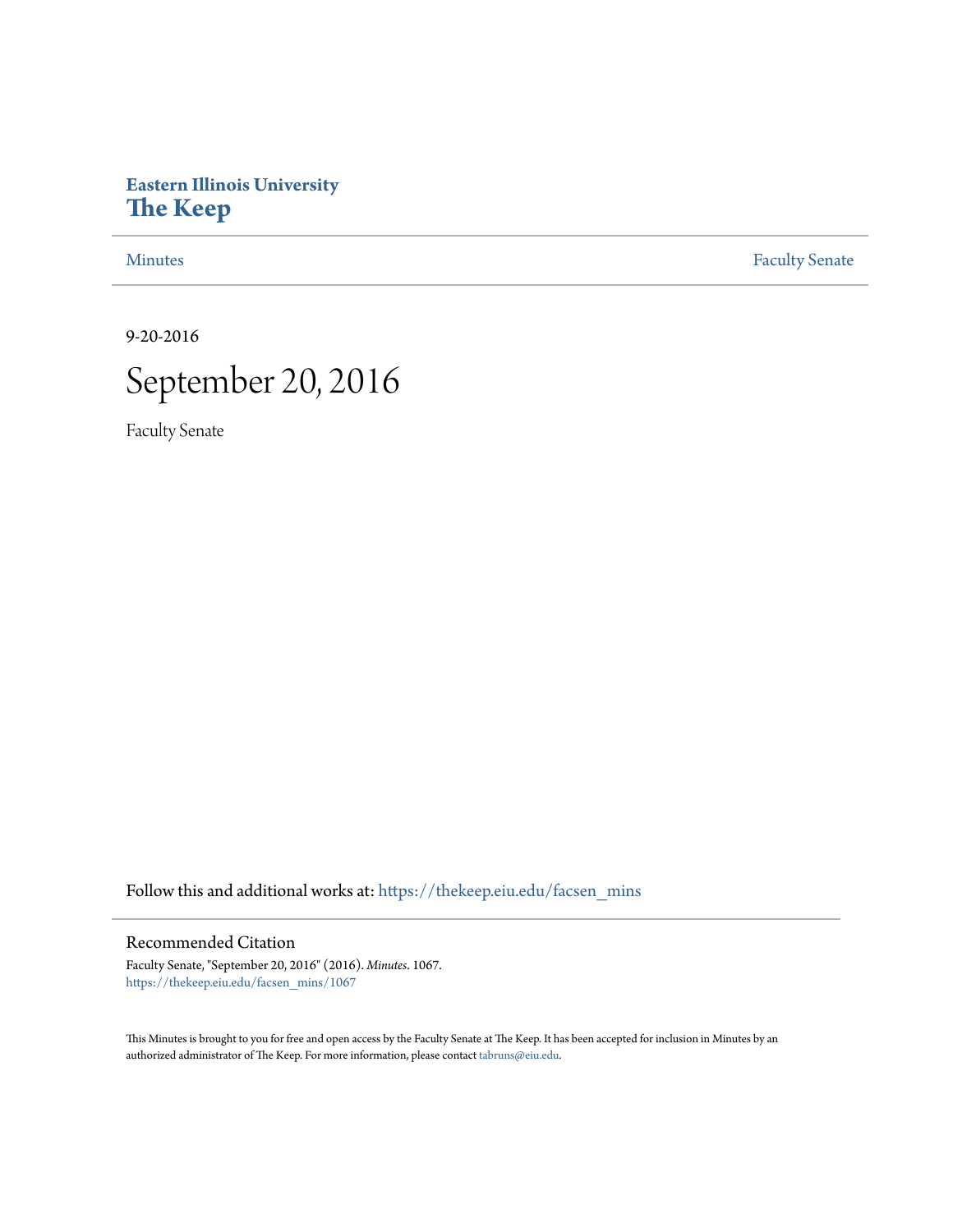EIU Faculty Senate Session Agenda September 20th, 2016, 2:00 – 3:50 PM Booth Library Conference Room

# I. Attendance and Welcome 2:00 PM

- Welcome = Chair Robertson

- Senators in Attendance = T. Abebe, T. Bruns, E. Corrigan, S. Eckert, S. Gosse, N. Hugo, K. Hung, J. Oliver. J.

- Robertson, G. Sterling, J. Stowell, J. Waller, C. Wharram, B. Young
- Guests in Attendance = B. Berglund (Student Senate), B. Lord (AA), Luke Young (SVPAA),

# II. Approval of Minutes from September 13<sup>th</sup>, 2016 2:00-2:05 PM

- Motion to Approve = G. Sterling
- Motion Seconded = J. Stowell
- $-Discussion(?) = none$
- $-$  Vote to Approve  $=$  unanimous

### III. Committee Reports

1. Executive Committee 2:05-2:10 PM

a. Update/review of September 18th EIU Board of Trustees meeting

- Robertson – summary of the BOT meeting. Approved bidding process for classroom extension for Tarble Arts Center. Lengthy presentation by EIU Athletic Tom Michael that the organization was within budget during the past academic year. Also mentioned were athletic and scholarly achievements by student-athletes this past year, including former EIU quarterback Jimmy Garrapolo. He also mentioned that upon his arrival that EIU athletics was \$900,000 over budget and many groups/individuals on campus were 'preoccupied' with that deficit. I then addressed the EIU BOT, and mentioned that we had a number of high achieving students in the classroom, including student-athletes and non student-athletes. These students often go unrecognized and don't have the resources available that other students might have. I thanked the BOT and President Glassman for confronting the vitalization project. I brought up one point about the work groups – need for transparency throughout the process, especially with the findings of the work groups. Also referred to the Faculty Senate Constitution – and asked for President Glassman to please refer to the document in case of any conflict with the recommendations resulting from the vitalization process. I also brought up the 'administration/student ratio' as a viable goal. A current student who was a previous DEN reporter suggested to me that President Glassman is looking into this.

- Bruns – for context, the EIU athletics received a substantial increase in student fees this year – extra money was built in to this fiscal year - not a surprise that they were 'in budget'. <http://www.eiu.edu/finaid/fees.php> - Hung – they received a substantial amount of 'new' money

- Sterling – based on student enrollment, close to \$900,000

- Hung - I think we all should celebrate achievements of students, including J. Garrapolo, but not just NFL players. All types of students dealing with all types of situations. Great what Jimmy G has done, but let's not forget about student success stories that don't receive significant public recognition.

- Eckert – I don't follow American football. I only have read about Jimmy Garrapolo. Has he been covered in national press/media?

- Robertson – On NBC Sunday Night Football telecast last weekend – free publicity. Not sure it will transfer into increased enrollment (?)(Garrapolo 'bump').

- Bruns – mentioning that EIU was the top rated regional institution in Illinois would also have been nice.

b. Provost's Address: Provost Blair Lord 2:10-2:15 PM

- Lord – good BOT meeting. Not much directly affecting academic affairs. IBHE board meeting a week from today in which two academic programs will be approved (MS in Cyber Security and BS in Computer Information Technology). AVP for Enrollment Management search committee has provided is moving forward. Recommendations for candidate campus visits coming soon.

- Robertson – a few weeks ago the President asked for support to remove 'interim' tag from Lynnette Drake's title? Any update?

- Lord – President did request that from the BOT. Not a voting action item. She would now be 'Interim VP' – she will still be 'interim'.

- Robertson – status of Redden Grants?

- Lord – in process – they will not be held up – awards will be granted – may be a few more weeks before paper notifications received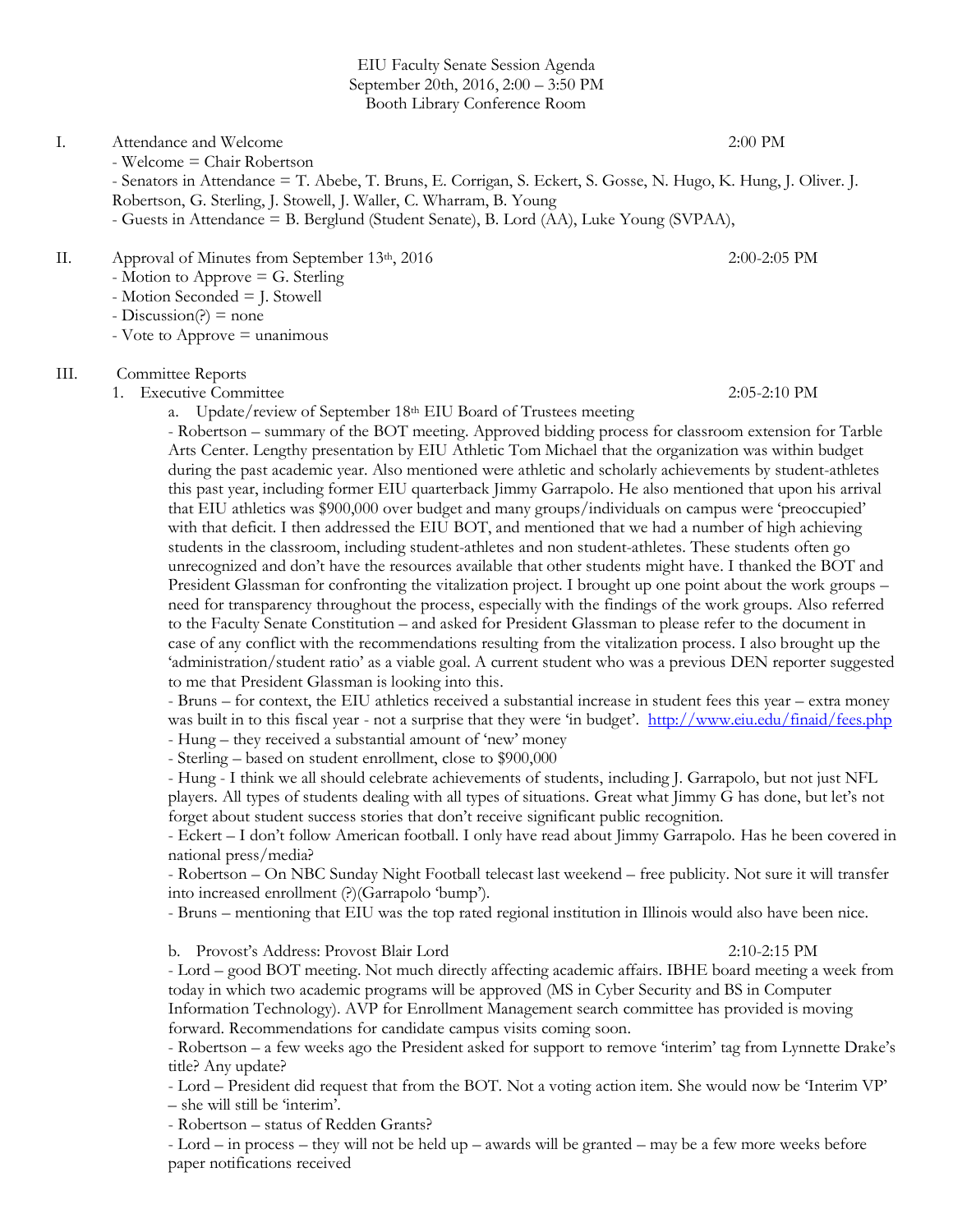- Robertson – reason why I ask is that some of those awards are used to bring in guest speakers – can't schedule those until we know if awards are coming.

- Stowell – asks question about Undergraduate Research & Creative Activity Awards – foundation money?

- Lord – actually ledger 1 money – will need to be modified/scaled back unless we receive unexpected money from the state – Dean is looking for donor for that money

- Wharram – future public forums for the Enrollment Management VP position?

Lord – yes, those will be scheduled in the very near future.

2. Elections Committee 2:15-2:30 PM

- Stowell – no report

3. Faculty-Student Relations Committee

- Waller – no report

4. Faculty-Staff Relations Committee - Corrigan – we have not met, but I am willing to volunteer to serve as the chair Motion – Bruns, Seconded – Hung – Unanimously approved – Senator Corrigan chair of this committee

# 5. Awards Committee

- Hugo – no report

- Robertson – quick question - call for Mendez award has gone out – please encourage colleagues to apply

6. Faculty Forum Committee

a. Forthcoming proposal by Senator Bailey Young to be introduced and discussed

- Young – suggestion = invite local candidates to attend & speak to consituents sometime during the month of October (R - Phillips, D - Malak)

- Bruns – are you interested in inviting co-sponsors? (student senate, staff senate)

- Young – in the tradition of past forums where UPI has co-sponsored, yes – student senate could cosponsor the event as well.

- L. Young – yes, we would be interested in co-sponsoring. I will present it before student senate. We are also conducting a voter registration drive to encourage students to vote in this county.

- Bruns – I will reserve a room and we (Young and Bruns) will contact both candidates

- Hung – question - what's the format? Open-ended? Debate? 15 minutes each?

- B. Young – give each candidate time to present their views on the political situation and how they will help EIU. Then time for audience questions.

- Bruns – should we handle it with one candidate at a time? – to avoid sparring with each other – rather than both candidates in the room at the same time?

- Sterling – I like the split format so that all questions won't be directed to one candidate

- Bruns the open format might encourage candidates to attend avoiding a contentious debate
- 7. Budget Transparency Committee

- Sterling – no report

- Robertson – one email I sent last week contained summary of budget information from CUPB meeting. If not received, I will send again via email.

- 8. Ad hoc Committee on Extracurricular Athletics
	- Wharram scheduled to meet one week from today at this time
- 9. Nominations Committee 2:30 PM -

a. Vitalization Project - Resumption of tabled discussion from September 13<sup>th</sup>

- Robertson S. Rosenstein cannot attend today. Other committee members can conduct discussion
- Hung by working groups…working group #1 5 members, 2 student reps no nominations received

- Bruns – we don't know candidates that have gone directly through the President – should we

recommend for working groups with no nominations?

- Waller – yes, we should if we don't have nominations

- Abebe – I will have a motion later to forward names to the President identifying individuals to nominate for each work groups

- Hung – what about student senate? How are they managing the nomination process?

- L. Young – presented to Student Senate two weeks ago. Tomorrow I will be encouraging selfnominations at Student Senate. (Was reminded that deadline is tomorrow).

- Hung – reviews student seats on work groups (\*se[e https://www.eiu.edu/vitalizeproject/\)](https://www.eiu.edu/vitalizeproject/) - work group

# 1 - 2 student reps; Work group #3 – enrollment management – 1 student rep; Work group #4 – Intercollegiate Athletics – 1 student rep; Work group #6 – marketing/branding – 1 student rep; Work groups #8 and #9 – two members each.

- Hung – workgroup #2 is university technology

- Stowell – asks to clarify the purpose of this vetting process? – narrowing down to specific nominations?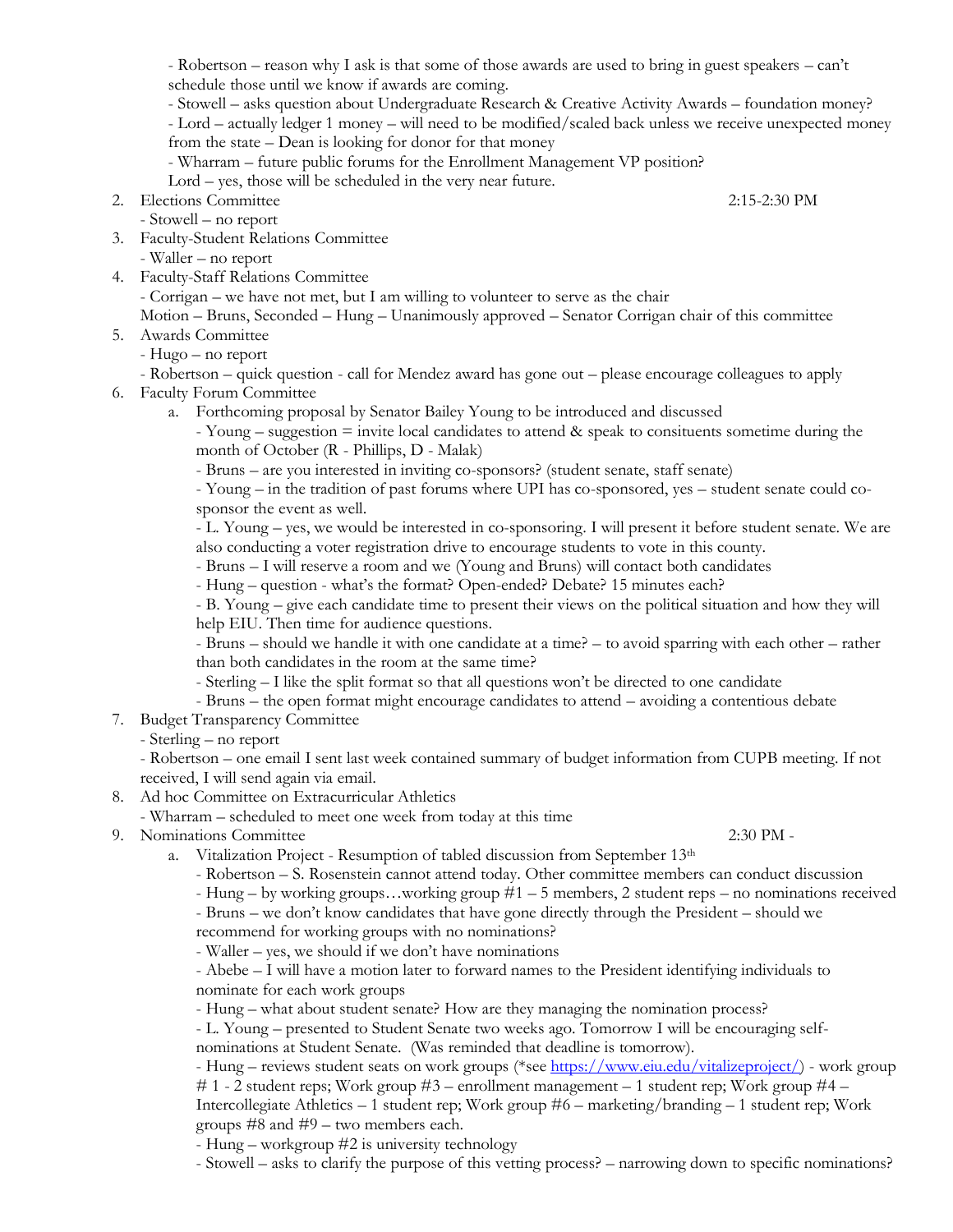- Hung – good question – unless there are more names, we don't have a surplus of nominees – provides additional comments

- Hung – provides background on work group #1 – technology – two nominees – Andrew Cheetham and Jeff Stowell. Both are strong candidates.

- B. Young – both candidates are strong and I am willing to support both.

- Hung – any comments on A. Cheetham?

- Robertson – provides supportive comments on A. Cheetham and his leadership with integration of technology in CAH. He is an innovative thinker and would be a great fit for this type of work group. - Abebe – Process question - I think discussing/debating the strengths of the nominees may not be helpful. Why don't we just submit all the names of volunteers because President Glassman ultimately has the power to finalize the committees. This takes up time and makes it look like we are getting involved in the merit of the individual service rather than volunteering for the process.

- Hung – Understands concern - I do think this process has merit – otherwise it does not seem to me that we are not contributing.

- Bruns – President Glassman has requested input from Faculty Senate

- B. Young – have all of these individuals agreed to serve?

- Waller – we could streamline the process by asking for question/concerns on any of these candidates

- Bruns – agreed – and focus thoughts on each particular workgroup – like #7 – very involved and independent faculty voices

- Corrigan – asks question on the selection process – are we putting forth candidates who are interested in more than one work group?

- Hung – if we are reviewing candidates, the Faculty Senate should make specific recommendations for each candidate

- Abebe – Not trying to complicate the process - I'm not sure we are endorsing, we are nominating individuals. Endorse implies 'accredit' - Let's keep the spirit of this process in-line with previous discussions we have had so that we don't complicate things.

- Robertson – maybe that is the point we need to debate and decide on next

- Bruns – not sure we have clarified that yet – table at our last meeting

- Corrigan – 'nominations' will be requested, not endorsements

- Bruns – but should we be an independent voice in this process to have a greater impact?

- Sterling – We must decide if we are endorsing or nominating? If all we are doing is forwarding names, we can keep this very simple and quick. We have to know what we are doing before we start.

- Robertson – I think this is the point where we begin today. I make a motion that we are endorsing, not just nominating, candidates for work groups for the Vitalize EIU project. OR we could just forward a list of nominations as well.

- Bruns – I second the motion.

- Stowell – but we don't have access to the full list of nominees for each work group because many candidates may have self-nominated directly to the president.

- Bruns – I don't have an issue with that – there are multiple pools of candidates

- Oliver – we don't know what other candidates are in the 'pools' for each work group

- Abebe – I have nominated a colleague outside of this proposed senate process – I think we should stay with the language that the President is using – the language of 'nomination' - keeping the duties and rights of the Senate in it's proper place.

- B. Young – whatever we do, we should include a statement expressing S. Abebe's point/concerns.

- Hung – the role of the Faculty Senate in this process is to gather nominees - part of the issue is the ambiguity of the President's language – we are looking for an appropriate role for the Faculty Senate – if not endorsement, a clear proactive action – not just a clearinghouse of names gathered

- Waller – we could keep it simple – we could forward names with 'no objection'

- Hung – some type of symbolic statement – there are weaknesses in the timeframe and process.

Acknowledges concerns by Senator Stowell and Oliver about Faculty Senate not knowing the full candidate pool. That is a larger problem than if the Senate puts forth some list of endorsed 'nominees'. - Waller – I do have a problem 'endorsing' candidates without knowing the full list of candidates. I like the idea of forwarding list of names with 'no objection'.

- Bruns – I agree that the incomplete list is a problem. But shared governance is needed in this process. Forwarding the list with 'no objections' does not seem engaged enough in shared governance.

- Bruns - Do we, as a body, have strong feelings/opinions about who serves on which committee?

- B. Young – I have a strong opinion about the membership of working group #7 – it must be an accredited academic. Not appropriate for non-teachers to serve on #7. I feel strongly about that.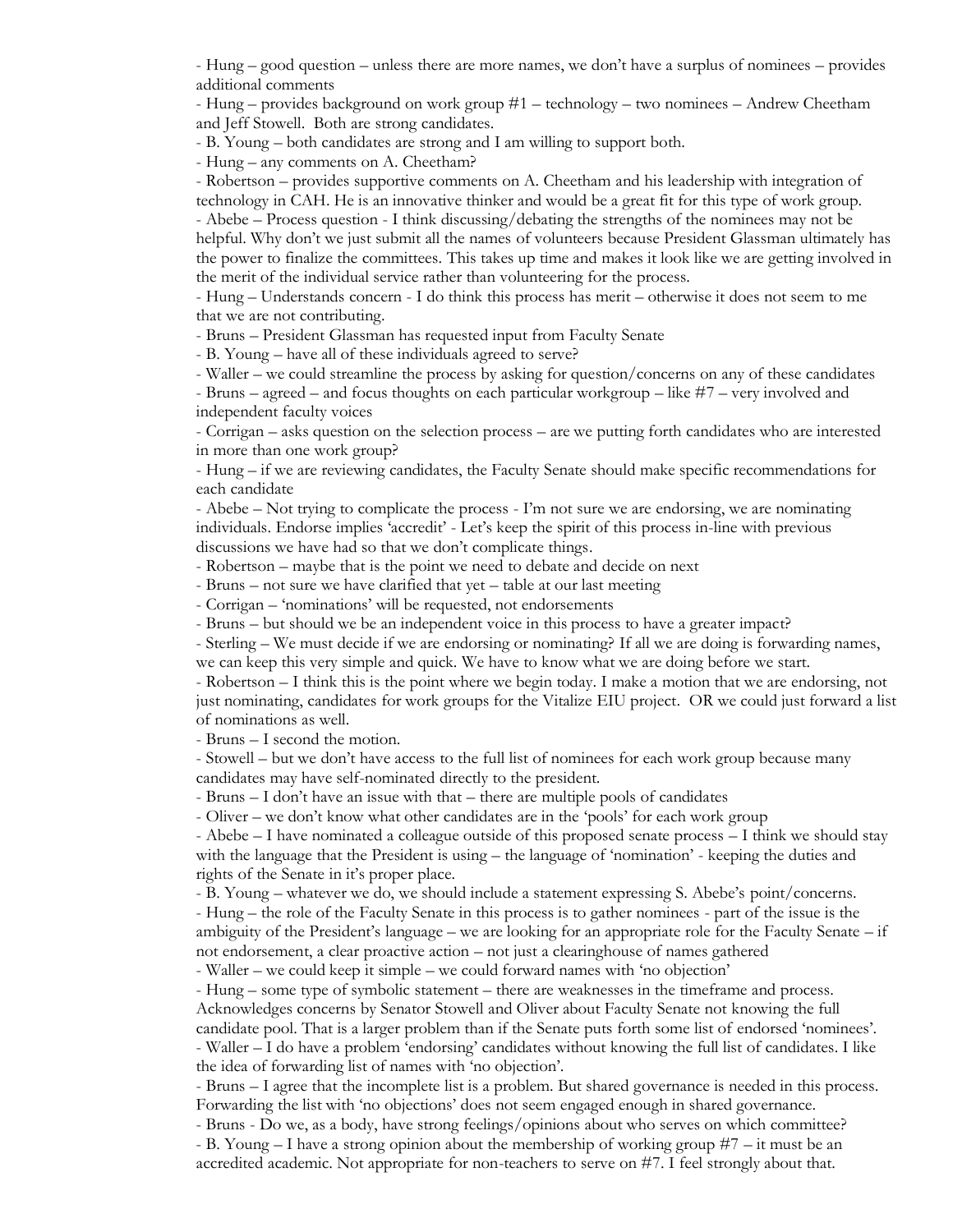- Robertson – the President responded about that concern – membership on #7 may extend beyond faculty.

- Waller – to Bruns – agree with your thoughts on shared governance but this is not organized as a 'shared governance activity' – it's more 'papal' – President Glassman has the authority to assign names to work groups.

- Hung – its comparable to dept. search committees - hiring department analogy to emphasize a shared governance point – the final decision is in the hands of the provost but it is still a shared governance activity. But feedback and ideas from faculty are considered.

- Sterling – but if all we are doing is forwarding names…that is not shared governance

Bruns – my thinking is that forwarding names without objection gives President Glassman significant leeway

- Oliver – if being involved in the population of the working groups is important to us, why don't we ask

- President Glassman for a full list of all nominees and endorse/make recommendations for each group? - Wharram – 20/20 hindsight - we may have 'boxed' ourselves last week by tabling the discussion last week

- Hung – we ran out of time, and we are running out of time

- Corrigan – President may or may not accept or value our endorsing or nominations

- Bruns – don't necessarily agree with that assessment

- Corrigan – 'forward names', not 'endorsing'

- Bruns – I think we need to be proactive, not reactive as others has been suggested

- Gosse – if we think it is important, would the president be willing to share the list of nominees

- Robertson – not really, he will be working with the CUBP exec committee to finalize the work groups B. Young – not comfortable with evaluating the entire list. Don't want to complicate the process, and we don't really have the time to do it, but I do want the Senate to participate.

- Robertson – idea - we could simply stipulate on this nomination list that we are comfortable with these candidates.

- Waller – I like the idea of reviewing names after the full list, but Pres Glassman may not support

- Hung – President Glassman will have to release composition of each work groups, we could make a statement concern regarding the population of any of the committees

- Abebe – I will go with whatever you want, but President Glassman has asked for nominations from us as well as other bodies. So why don't we leave it at that – keep it simple, avoid creating problems. Let's not get involved beyond the authority that we have been bestowed. Let's provide a list of nominees. - Gosse – we don't own the process. Let's not go beyond what he has asked. We should nominate candidates. Let's do what the president has asked – nominate.

- Robertson – vote to 'endorse' candidates (not nominate)

Hung – nay, Bruns – yes, Robertson – yes, Stowell – nay, Waller – nay, Sterling – yes, Young – nay Eckert – yes, Abebe – nay, Waller – nay, Gosse – nay, Corrigan – nay, Hugo – yes, Oliver –nay \*\*  $Yes = 5$ ,  $No = 9$  \*\*

Robertson – should we fill in the list of nominees with at least one nominee for each work group? Eckert – only if we have names to provide today

L. Young – all student senators have been asked if they have names or are willing to serve. Hung – if we don't have pocket nominations, we may have work groups without candidates Robertson – should we add nominees that we sent directly to the President to this list? Abebe – I have sent a name, but he has also been nominated here by someone else?

Waller – should we 'nominate with enthusiasm'?

Abebe – motion – reads motion – Bruns – second (\*need copy for minutes)

Hung – seeks clarification on 'and/or' or 'or'?

Eckert – comments on language

Waller – friendly amendment? 'nominate with enthusiasm'?

Abebe – accepts editing suggestions – makes edit on the motion

Robertson – should we list the motion on the top of the document?

Abebe – yes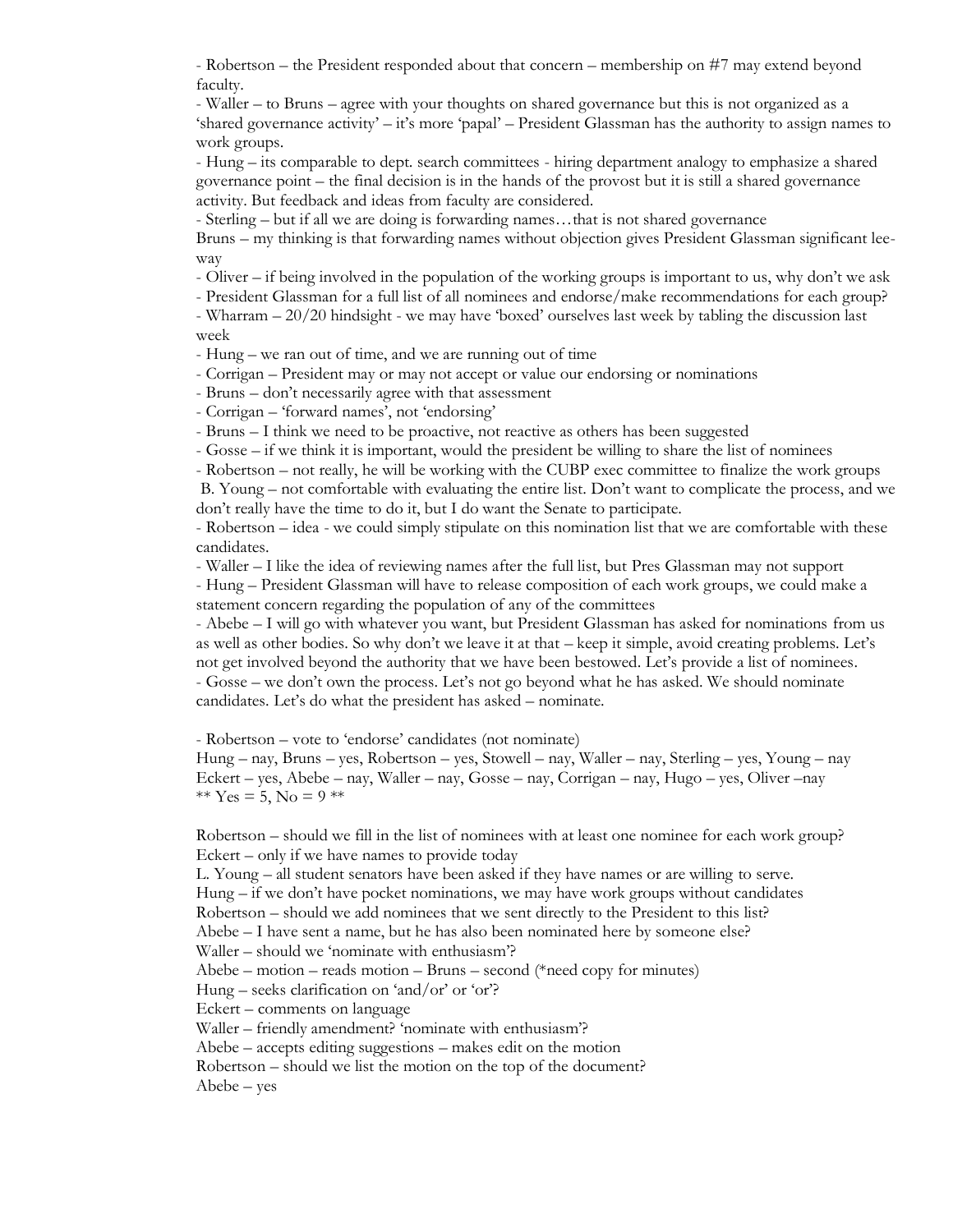That the Senate forward, enthusiastically, to the President the names and work-group preferences of faculty senators and other faculty who wish to be considered for service on any of the Vitalization work-groups. The Senate reserves to itself the rights and duties under its constitution.

Hung – yes, Bruns – Yes, Robertson – yes, Stowell – yes, Waller – yes, Sterling – Yes, Young – yes, Eckert – yes, Abebe – yes, Wharram – eye, Gosse – yes, Corrigan – yes, Hugo - yes, Oliver – yes

\*\* Yes = 14, No =  $0$  \*\* (\*Unanimous\*)

- Hung – a discussion point – based on the charge of some committees, there are some working group compositions that are not optimal – for example – Senator Young's point – members of workgroup #7 should know how to deliver classes. Student services working group – could benefit with members from student staff (ie - dining services). Should we explore this topic again – recommendations for work group compositions? Faculty Senate recommendations for credentials for members of work groups.

- Robertson – tempted to put forth a motion regarding work group #7 – only faculty members are suited to work on this work group

- Young – such as 'appropriate academic credentials' to legitimize the membership on work group #7, and on other work groups depending on their focus.

- Hung – this may also extend to work group #8 (staff from enrollment office? and #9 – but the initial focus is on #7 for this body

- Robertson – can we nominate a small work group to author the resolution?

- Abebe and Bruns – nominate Senators Hung and B. Young

- Bruns – should we discuss possible nominations for working groups without nominees?

- Corrigan – do we think a faculty rep is needed on every work group?

- Bruns – yes, because they all deal with issues relevant to faculty/academic affairs

- Sterling – I also think some of these separate groups relate strongly together – enrollment management vs marketing/branding – they should be working together - provides additional comments

- Stowell – perspective – in Psychology Department enrollment management used to mean 'how can we raise academic requirements to control the number of majors' – times have obviously changed

- L. Young – when you nominate people, do you ask them in advance?

- Bruns – this list represents a list of individuals that have already indicated a willingness to serve on the work groups – otherwise some colleagues would not be pleased with us

- Corrigan – concern - colleagues I have talked with are already very stretched – difficult to find 'willing' reps

- Sterling – fact - President Glassman has received over 100 nominations from total sources

- Bruns – any self-nominations from among our group?

- L. Young – I am willing to serve on enrollment management or marketing/branding as a student rep

- Robertson – your preference?

- L. Young – work group #3 - enrollment management

- Bruns – critical area – I will self-nominate for the same committee – work group #3

- Bruns – I nominate Ellen Corrigan for work group #5 - Marketing/Branding

- Corrigan – I unenthusiastically accept your nomination (smile)

- Robertson – that leaves two more groups with no faculty nominee – student services and facilities - what about work group #5 – Facilities – someone from the Sciences?

- Wharram – share Senator Sterling's concern about communication between the work groups – based on my research emphasis I am interested in the Liaison committee – but not sure if President is accepting

nominations for 'non work group' membership? That's the place where significant connections and communications will need to take place for the work groups to function together effectively.

- Robertson – reviews Vitalize EIU FAQ – although not explicitly listed

- Wharram – adds additional concerns and comments regarding the importance of communication and faculty on these work groups and committees

- Bruns – I would suggest that a member of faculty senate serve on each of the working groups so that we can report to each other here on the happenings of each committee.

- Robertson – I will submit your name for consideration for that committee.

- Sterling – unenthusiastically?! (smiles)

- Wharram – I accept your nomination

- Robertson – maybe a candidate from the Sciences serve on the Facilities work group #5 – Senator Hung?

- Hung – I accept the nomination to serve on work group #5.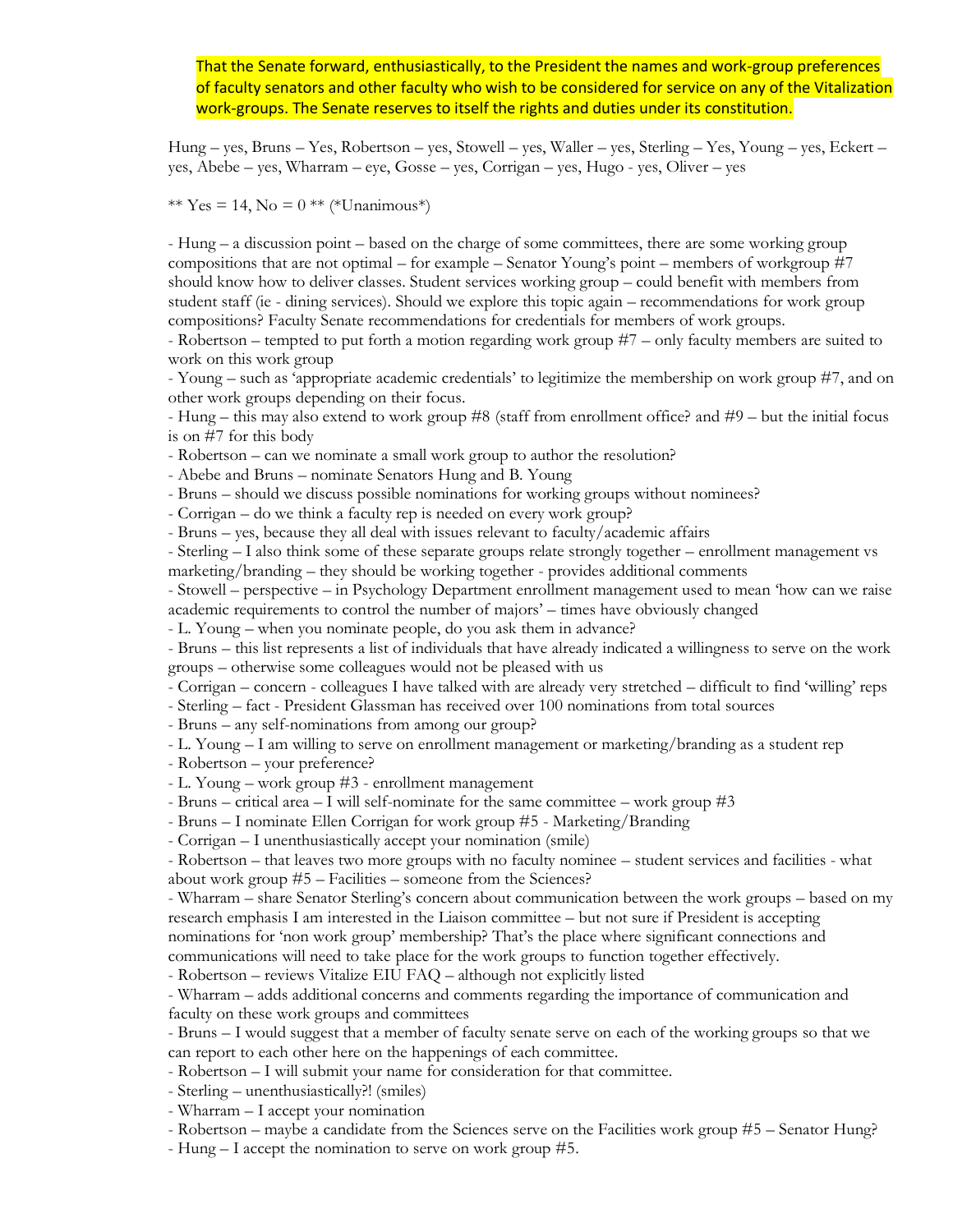- Hung – nomination of Andy Eggers for work group #1 – provides background on Andy Eggers current role on campus.

- Hung – the language for work group #7 – Academic Programs – reads statement created with B. Young.

- Bruns – we need to be more blunt about this – 'vital', 'strongly recommended'

- Stowell – wording still a little 'fuzzy' – suggests more specificity

- Robertson – stronger word than 'considers'?

- Abebe – are you including Chairs, Deans, and Program Directors that have faculty rank in this work group? Did you want teaching faculty? Or administrators with teaching credentials? Be specific.

- Stowell & B. Young – provides clarity on definition of faculty according to the Faculty Senate Constitution and Bylaws

- Sterling – provides historical context on the definition of Faculty  $=$  Unit A & Unit B – as defined in Article 1 of the Faculty Senate Constitution.

- Hung – so I will specifically reference the definition in this statement.

- Wharram – shouldn't this go without saying? If we are worried that we have to say this, we don't trust this process at all, do we?

- Bruns – response - I think we are just being honest and specific.

- Robertson – the President made it clear that he would not limit it to teaching faculty.

- Corrigan – makes comment about how the President was asked regarding population of working group 7.

- Wharram – To me it should be obvious what the constitution of that committee should be. The majority

has to be faculty – no question. If there is only 3 or 4 faculty  $=$  clear sign that there is a problem.

- Bruns – the potential downside of being blunt with this statement?

- Sterling – comment on if limited faculty get assigned to work group #7.

- B. Young – I think it is appropriate for us to clearly state our position – the President will then do what he wants in terms of populating work group #7

- Hung – reads updated 'statement' – (\*need copy for minutes)

- Abebe – what if the President decides there is a community member who should serve on this committee? Would we consider this committee population as a 'failure'?

- Hung – I will exchange 'success' with 'vital' – reads statement again

- Abebe – question about 'only faculty with appropriate credentials' – what if that is not what the President wanted to do?

- B. Young – the point is that all committee members should have appropriate academic credentials – more discussion follows. I'm not sure we need to hammer this any further? We can be blunt without being heavyhanded.

- Gosse – are we trying to control a process that we can't? Send recommendation but avoid being heavyhanded.

- Hung – the statement is trying to be specific, especially with workgroup #7

- Gosse – use the language of 'recommend' – the Faculty Senate recommends…..

- Stowell – if you use the phrase 'all faculty' – you might overlook a candidate with expertise/experience that could be helpful to the process.

- Robertson – suggests the term 'primarily'…

- Robertson – motion to approve this statement?

- Sterling – motion, Eckert – seconded

The Faculty Senate recommends that, for the optimal functioning of work group 7, the group should be composed primarily of teaching faculty.

- Hung – yes, Bruns – yes, Robertson –yes, Stowell – yes, Waller – yes, Sterling – yes, Young – yes, Eckert – yes, Abebe – yes Gosse – yes, Corrigan – yes, Hugo – yes, Oliver – yes, Wharram – nay \*\*  $Yes = 13$ ,  $No = 1$  \*\*

b. Forthcoming proposal by Senator Teshome Abebe to be introduced and discussed (\*see above\*)

### IV. Other business, if time allows

1. Faculty Senate future staffing level and representation discussion

a. Forthcoming proposal by Senator Jemmie Robertson to be introduced and discussed

# V. Communications

1. Faculty Senate Minutes from September 13th, 2016